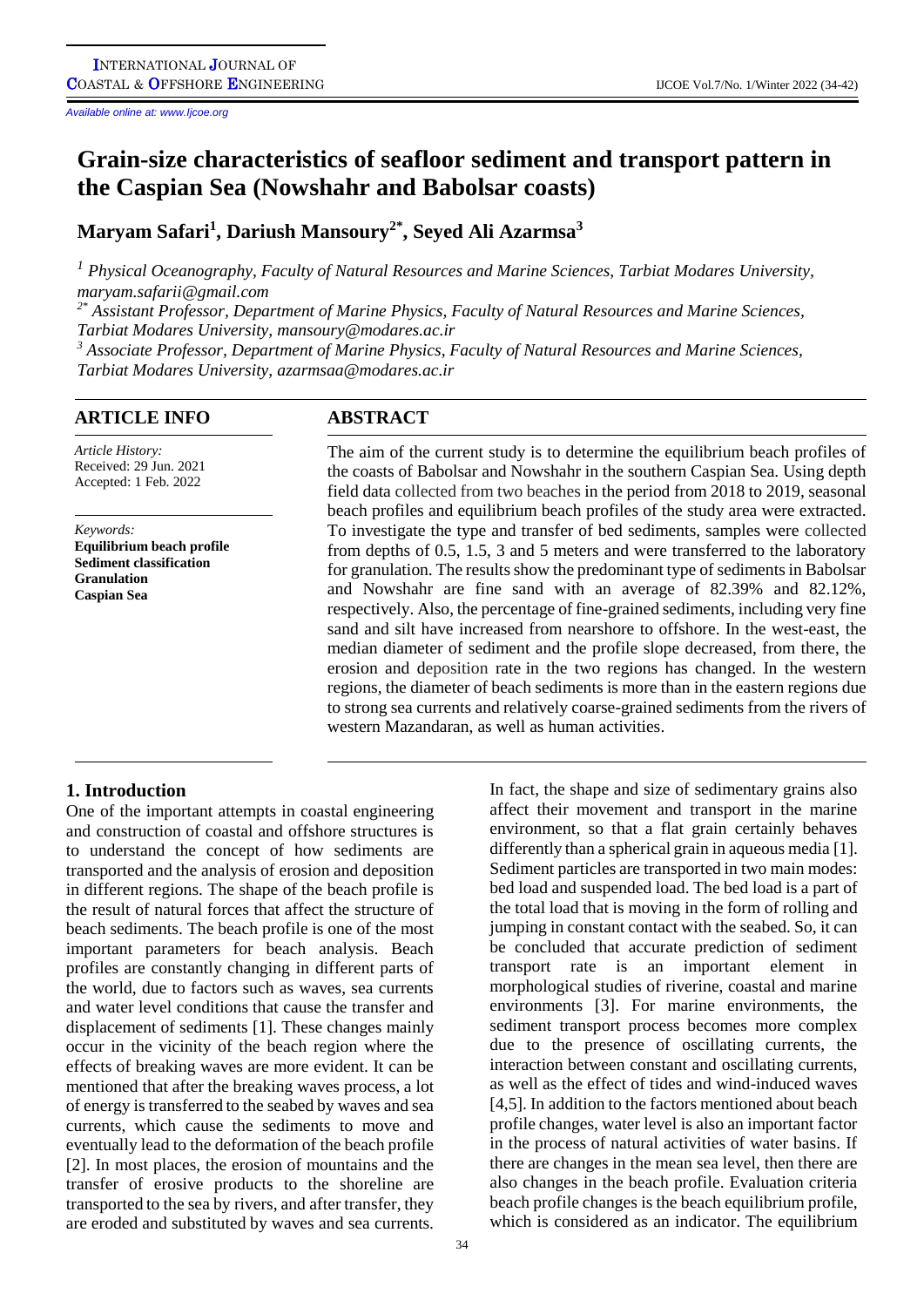profile shows the final trend of the beach profiles. In fact, in order to study the changes or relative stability of beach profiles during different periods, it is very important to study the equilibrium (average) profile [6,7]. Equilibrium profiles are also widely used to predict beach profiles in marine structures and projects [8,9]. Indeed, the equilibrium profile is the result of a balance between the constructive and destructive forces. Constructive forces appear after the storm, and move the sand the onshore. Finally, the beach profile reaches equilibrium over an average of a long period of time and in nature, it is considered as a dynamic concept, because the characteristics of waves (height, direction and period) and water levels are continuously changing and evolving [1]. The equilibrium profile is used as a model for analyzing beach profile changes over different periods of time [10,11,12]. During the study of changes in sedimentary environments, the changes in nearshore portions are greater than offshore portions. Sediments located offshore are often softer than nearshore sediments [1]. In a study conducted in 2007 in the marine regions of Noor, during sampling conducted every two months through the year, the type and percentage of bed sediments were examined. According to the obtained results, the highest amount of bed sediments was very fine sand with an average of 90.594% [13]. Also, the process of modeling sand transfer using Mike 21 in Gorgan Bay shows that nearshore sediments have changed significantly compared to offshore portion [14]. During field measurements, the results of sediment sampling from the nearshore of Miankaleh, Sorkhrood, Nattered, Anzali, Talesh and Astara, show that finer sediments appear at greater depths [15]. Due to the fact that finegrained sediments are directed to deep zone due to sea currents, but sometimes due to the adhesion of sediments such as silt and clay, according to the Hjulstrom diagram, more force is needed to carry them by sea currents [16]. This event in some beaches reduces the percentage of fine-grained sediments at great depths. In another study in the Caspian Sea, beach profiles on some coasts of Mazandaran and Gilan, according to available measurement data (some seasons) related to 2013 have been studied. The seasonal beach profile has been compared to the equilibrium profile of some mathematical models [17]. With careful redundant and continuous studies, we can find the type of performance of these beaches in different seasons and years, and then suggest useful solutions for the proper use of these regions. In the present study, according to the investigations, the beaches of Babolsar and Nowshahr are among the tourist cities of Mazandaran province, which are located in the east and west of Mazandaran, respectively (Figure 1). They are also very prominent in terms of business activities Nowshahr and Babolsar have a high commercial position due to the

construction of the port. Therefore, the study of changes in the seabed and coastlines in these regions is of particular importance, because with detailed studies and continuous analysis, it is possible to know the type of performance of these beaches in different seasons. Following that, more useful strategies for the proper exploitation of these regions can be presented and also, equilibrium beach profile is the principal concept assumed by most numerical modeling. Thus, in order to apply coastal engineering projects, the predicted profile of equilibrium should be close enough to the measured profile.

# **2. Materials and methods 2.1 Study area**

In this study, transverse profiles of the beaches of Babolsar (36° 42' 55" *N*, 52° 40' 38" *E*) and Nowshahr (36° 39' 42" *N*, 51° 29' 40" E) in Mazandaran province located on the southern Caspian Sea coast were studied. The Caspian Sea is the largest inland water basin located in the Eurasian region. The lake is surrounded by the Caucasus Mountains in the west, the Alborz in the south, and the vast desert in the north and east [18,19]. The surface of the lake has changed frequently throughout history. In fact, geological and climatic processes are effective parameters in changing the water level of the Caspian Sea [20]. Hence, the change in river water inflow is one of the most important parameters affecting the water level fluctuations of this sea [21,22]. Beach profiles along the Mazandaran coast (Figure 1) were measured Four times per year in mild conditions during autumn, winter, spring and summer seasons so that seasonal variations could also be considered.



**Figure 1. Study area on the southern coast of the Caspian Sea in Mazandaran province**

# **2.2 The field measurement scenario**

For the purpose of the present study, in order to determine the equilibrium profile in the two beaches, measurements were done in both land and sea in a cross section which was in the last month of autumn (2018), winter, spring and summer (2019), and once in each season. Initially, in the land part of the coast, the Theodolite mapping camera was utilized to capture data such as distances and heights of different points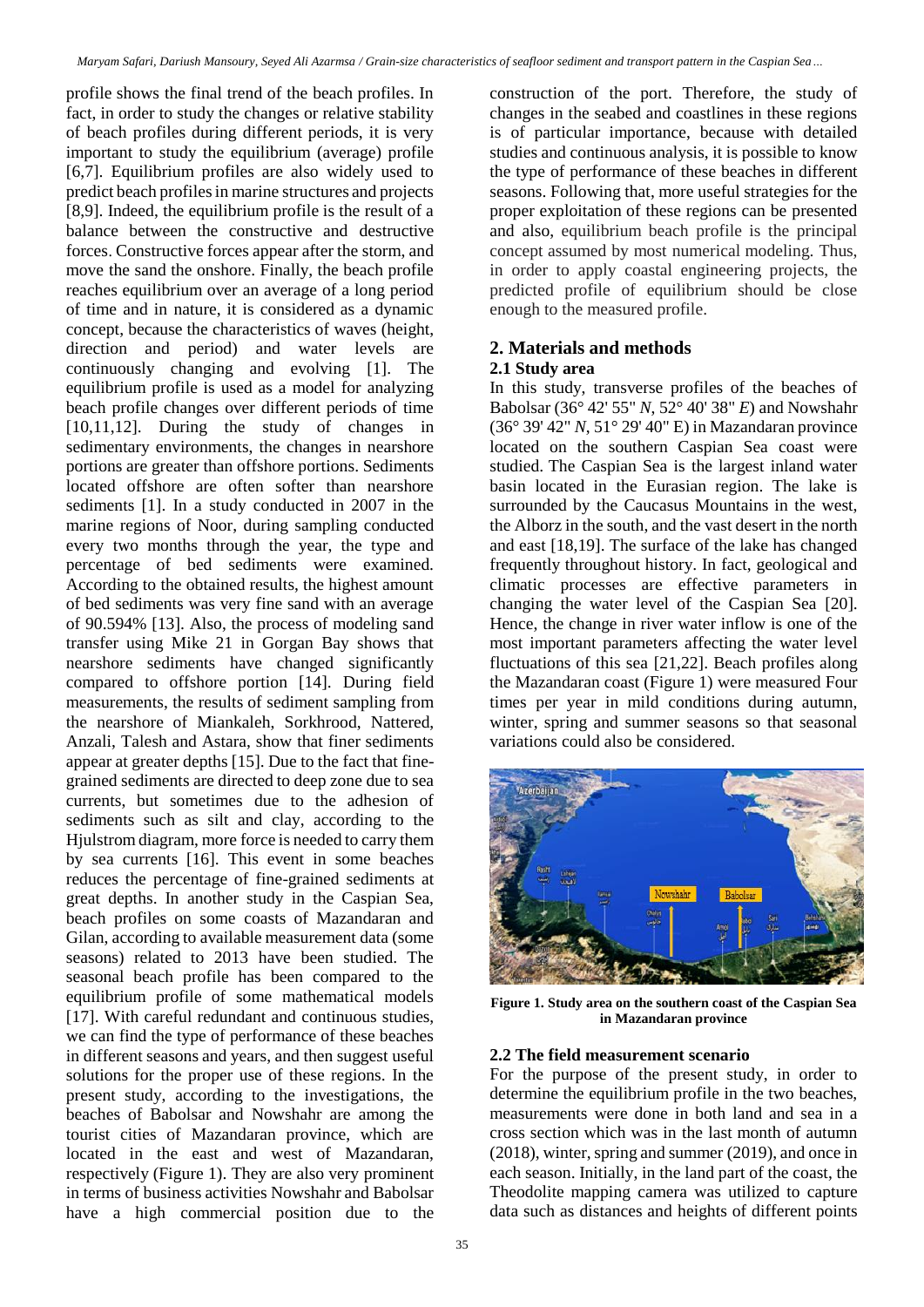relative to a base surface (Figure 2a). The coordinates of the desired stations were extracted from Google earth and recorded in  $GPS<sup>1</sup>$  (Figure 2b). The beach profiles were surveyed with a theodolite, leveling instruments, and graded stave in combination with a marine compass [23]. The beach profiles extend to a depth of 8 meters, which is approximately 1000 meters from the shoreline. As suggested by Emery (1961), a water depth gauge board was used in the initial part of the beach profiles, while a depth sounder (Figure 2c) was used in deeper waters (up to 8 m). The measurements were referenced to a fixed criterion on land (benchmark).



**Figure 2. Theodolite mapping camera (a), GPS (b) and depth sounder (c)**

The base level was considered consta nt during the measurement period in both beaches. In the sea, 19 stations in Babolsar and 17 stations in Nowshahr were considered to measure water depth (Figure 3a, b). The first and second stations were regarded at the distances of 10 and 30 meters from the shoreline, respectively. The distance between two consecutive stations in this region was 30 meters from a distance of 30 to 300 meters to the sea, and the distance between two consecutive stations was 100 meters from 300 meters to deep zone (closure depth). Based on the obtained depth measurement data, seasonal transverse profiles and mean (equilibrium) profile of Babolsar and Nowshahr beaches were plotted. In the present study, due to the seasonality of the measurements, the average seasonal data of significant wave height related to each of the cross sections of the study area was used. Therefore, in order to calculate the closure depth according to Equation (1), the significant wave height data were received from the Ports and Maritime Organization related to Babolsar and Nowshahr regions during four seasons, [\(www.](https://www/) Pmo.ir).

$$
h_c = 6.75 \overline{H}_s
$$
 (1)  
When  $\overline{H}$  is the annual average of significant wave

Where  $\overline{H}_{s}$  is the annual average of significant wave height in meters [24].



**Figure 3. Beach profiles a) Babolsar, b) Nowshahr**

At the same time, to investigate the type and percentage of bed sediments as well as to estimate the average diameter of the sediment, bed sediment samples were taken by Van Veen Grab at depths of about 0.5, 1.5, 3, and 5. They were transferred to the laboratory for granulation (Figure 4a, b, c, d).



**Figure 4. Instruments for measuring sediments a) Van Veen Grab, b) Oven, c) Shaker and d) Laboratory Scale**

First, the sediment samples were washed with oxygenated water to separate from the excess material, and then the samples were dried in an oven at 105 ° C for 24 hours. Then, Shaker was used to investigate the granulation. In this regard, sieves with mesh numbers of 30, 60, 100, 200 and 500 with diameters of 600,

l

<sup>&</sup>lt;sup>1</sup> Global Positioning System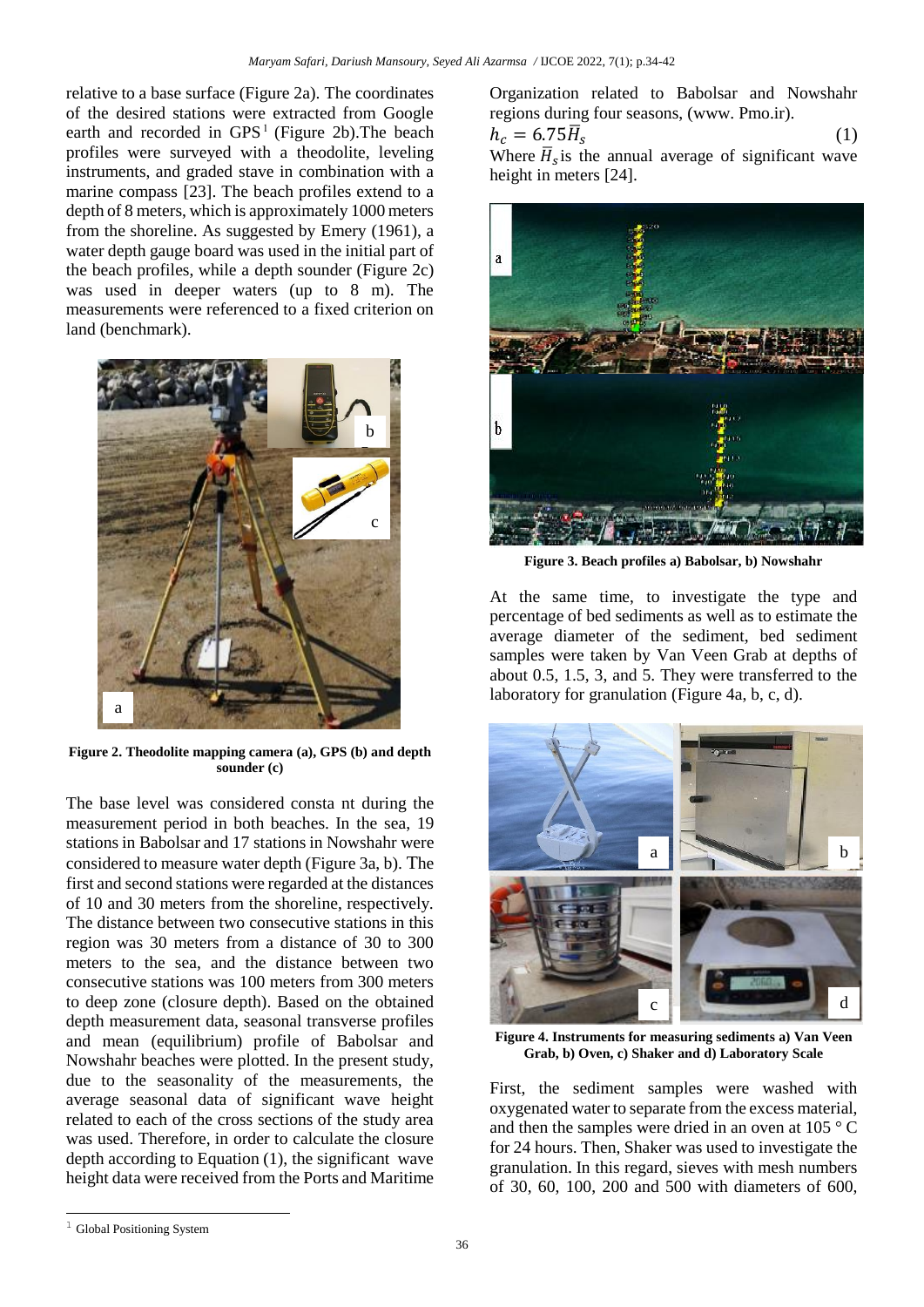250, 150, 75 and 25 micrometers, respectively, were used. Sediment samples were sieved for 15 minutes by Shaker. Finally, the residual weight of sediments on each sieve was measured. Gradistat statistical software was used to calculate the type and percentage of bed sediments and also to estimate the median diameter of the sediments [25]. For this purpose, the diameter of the holes of each sieve, and the weight remaining on each sieve (in terms of grams), were given to the software as input data.

### **3. Results**

#### **3.1. Granulation of bed sediments**

Using the output data of Gradistat statistical software, the average percentage of bed sediments during the four seasons at the desired depths were calculated (Figure 5). According to the sediment percentages in Babolsar and Nowshahr regions, from the nearshore to the deep zone, in most cases, coarse and medium sand nearshore had a higher percentage than the deep zone. In fact, with increasing depth, the percentage of finegrained sediments, including very fine sand and clay increased, while coarse and medium sands had a decreasing trend. Because waves and sea currents play



a key role in sediment transport, the motion of a particle of sand is affected by the forces acting on it. If the forces are not strong enough to push the particles out of position, then the particle will not move. In fact, ocean currents have the ability to carry sediments that are smaller in diameter than other sediment grains. Thus, smaller diameter sediments are transported away from the coast and only larger diameter sediments remain nearshore [1]. As a result, sediments in the offshore portion are often softer than nearshore sediments. According to the calculations of the type and percentage of sediments, the average percentage of sediments in autumn, winter, spring and summer is calculated in Table 1. In both east and west stations, the predominant type of bed sediments is fine sand, and the lowest percentage of bed sediments is allocated to the silt. According to obtained data related to the significant wave height (www. pmo.ir), the closure depth was calculated in Babolsar and Nowshahr (Table 2). Then, in order to investigate the changes in beach profiles in the desired stations, according to the measured data and closure depths, the mean (equilibrium) profile was extracted from different seasons.



**Figure 5. Comparison of the average percentage of bed sediments at depths (a: 0.5 m) (b: 1.5 m) (c: 3 m) (d: 5 m) in Babolsar and depths (e: 0.5 m) (f: 1.5) (g: 3 m) (h: 5 m) in Nowshahr.**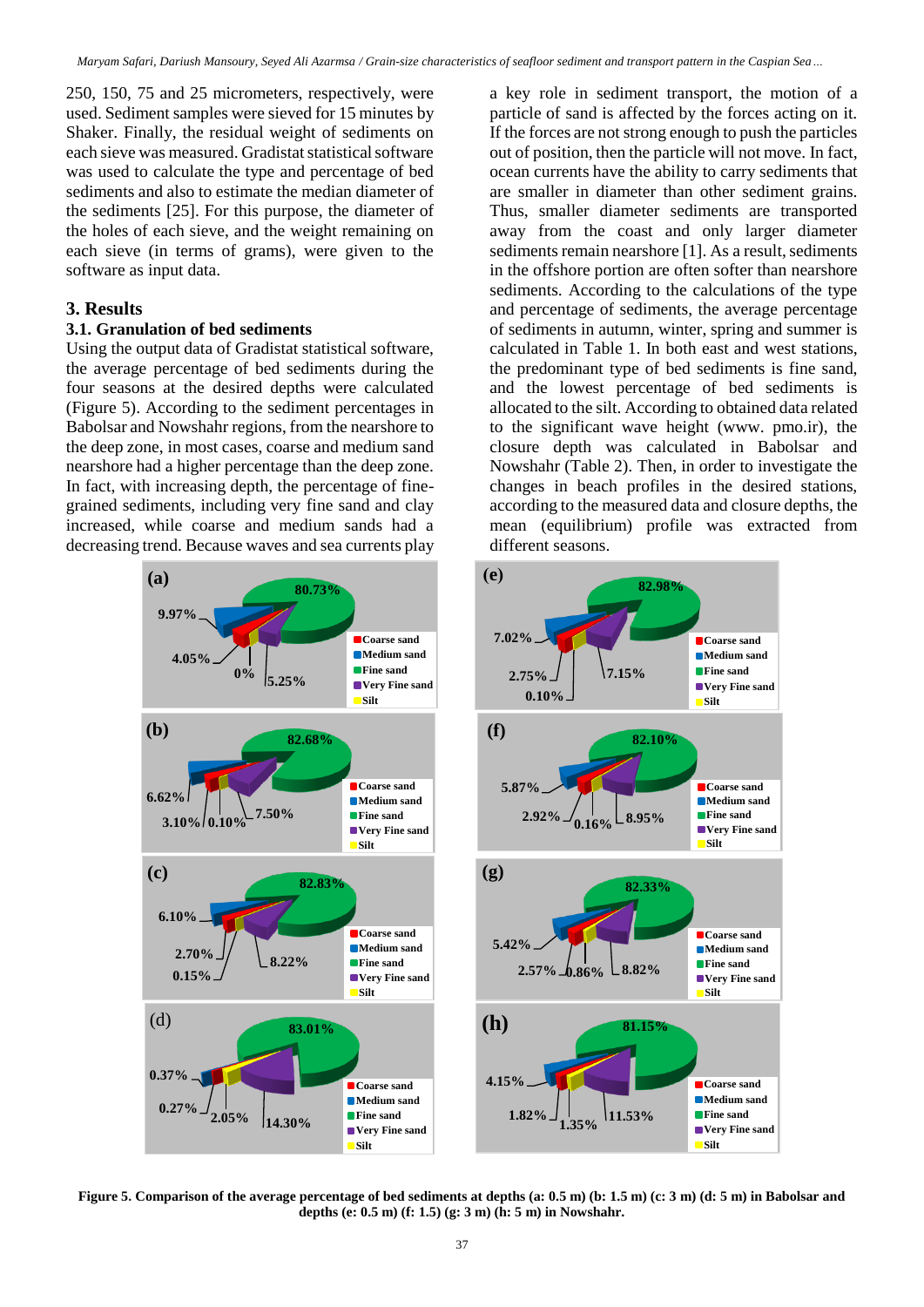|                 |        | Average            |                           |                  |                       |             |  |  |  |  |
|-----------------|--------|--------------------|---------------------------|------------------|-----------------------|-------------|--|--|--|--|
|                 |        | Coarse sand $(\%)$ | <b>Medium sand</b> $(\%)$ | Fine sand $(\%)$ | Very Fine sand $(\%)$ | Silt $(\%)$ |  |  |  |  |
| <b>Babolsar</b> | Autumn | 1.8                | 4.3                       | 82.7             | 11                    | 0.36        |  |  |  |  |
|                 | Winter | 2.97               | 3.7                       | 83.75            | 9.9                   | 1.6         |  |  |  |  |
|                 | Spring | 2.25               | 3.67                      | 88.85            | 4.85                  | 1.5         |  |  |  |  |
|                 | Summer | 4.1                | 11.4                      | 74.27            | 9.35                  | 1.7         |  |  |  |  |
| <b>Nowshahr</b> | Autumn | 2.55               | 4.75                      | 75.47            | 16.22                 |             |  |  |  |  |
|                 | Winter | 2.2                | 4.97                      | 88.82            | 3.67                  | 1.2         |  |  |  |  |
|                 | Spring | 1.65               | 3.05                      | 92.75            | 2.15                  | 0.5         |  |  |  |  |
|                 | Summer | 3.67               | 9.67                      | 71.45            | 14.42                 | 0.5         |  |  |  |  |

 **Table 1. Average percentage of sediments in autumn, winter, spring and summer**

| Table 2. Closure depth related to the beaches of Nowshahr and Babolsar in four seasons |
|----------------------------------------------------------------------------------------|
|----------------------------------------------------------------------------------------|

|                       | <b>Nowshahr</b> |        |               |               | <b>Babolsar</b> |        |               |               |
|-----------------------|-----------------|--------|---------------|---------------|-----------------|--------|---------------|---------------|
|                       | Autumn          | Winter | <b>Spring</b> | <b>Summer</b> | Autumn          | Winter | <b>Spring</b> | <b>Summer</b> |
| $\overline{H}_{s}(m)$ | 0.791           | 0.760  | 0.741         | 0.707         | 0.859           | 0.771  | 0.681         | 0.743         |
| $h_c(m)$              | 5.33            | 5.13   |               | 4.77          | 5.79            | 5.20   | 4.59          | 5.01          |

#### **3.2. Babolsar beach profiles**

Based on the field data, according to Figure 6, the desired profiles were drawn during the four seasons. In nearshore, from the shoreline to a distance of about 450 meters, several bars and berms are observed at different depths that have been changed during different seasons. In fact, most of the seabed changes in each season, compared to other seasons, occur in nearshore due to the direct effect of waves on the seabed. In fact, in these regions, due to the decrease in depth and the subsequent process of breaking waves and the impact of their energy on the seabed, beach sediments are eroded and transported by waves and sea currents in different directions. As a result, erosion and deposition occur more intensively nearshore, which is one of the reasons that has causes of the deformation of the seabed in different seasons. According to studies conducted to compare the two profiles of autumn and winter, the winter profile is eroded from a distance of 100 to 250 meters from the shoreline compared to the autumn due to the number of stormy days in winter. Hence the eroded sediments settled in the distance of 300 to 400 meters, and the depth has decreased compared to autumn. Because in winter, the bars and berms were eroded at a distance of 100 to 250 meters due to the process of breaking waves and turbulence, and sediments were transported to the sea (deeper zone), these sediments eventually interfered with the sediments transported to the beach and caused the formation of a wide berm with a length of 100 meters at a depth of 3.5 meters in winter. In winter, the energy owing to breaking waves increased due to more stormy days and as a result, the eroded sediments were transferred to the sea by return currents. In the surf zone, they collided with sediments that had transferred from the sea to the shore and formed bars. In the spring, the beach profile was eroded at a distance of 100 to 200 meters and also at a

eroded sediments were transported to the sea. As a result, the depth changes had an increasing trend compared to winter. In summer, due to the low height of the waves compared to spring, sediments were gradually transferred from offshore portion to nearshore, so that they settled at distances of 10 to 50 meters as well as 90 to 250 meters, and during the deposition process, depth changes have been decreasing compared to spring. In summer, due to the prevailing waves with small wave heights, sediments were gradually transferred from the offshore portion to the nearshore, and bars and berms were formed in these regions because of the energy reduction due to breaking waves. So, from a distance of 450 meters to the coast, due to the reduction of the impact of the waves on the seabed and the consequent reduction of sediment transport rate, slight changes have occurred in the beach profile. In order to investigate the variation in the profiles of different seasons compared to the mean (equilibrium) profile (Figure 6), the beach profile has a berm and bar, in autumn, at distances of 100 to 200 meters from the shoreline compared to the mean profile. In winter, the depth has decreased at a distance of 300 to 400 meters due to erosion and sediment transfer away from the beach, in spring, the beach profile was eroded at a distance of 100 to 210 meters from the mean profile. Finally, in summer, the erosion process has occurred based on the mean profile at a distance of 250 to 600 meters from the shoreline. These sediments are gradually transferred by waves to nearshore, so that the bars have been created due to the deposition of sediments transferred to these regions at the distances of 100 and 190 meters. So, most seabed changes have occurred nearshore, while in deeper zone, seasonal beach profiles have changed slightly compared to the mean profile due to reduced sediment transport. The mean profile has also

distance of 350 meters to deep zone, and then the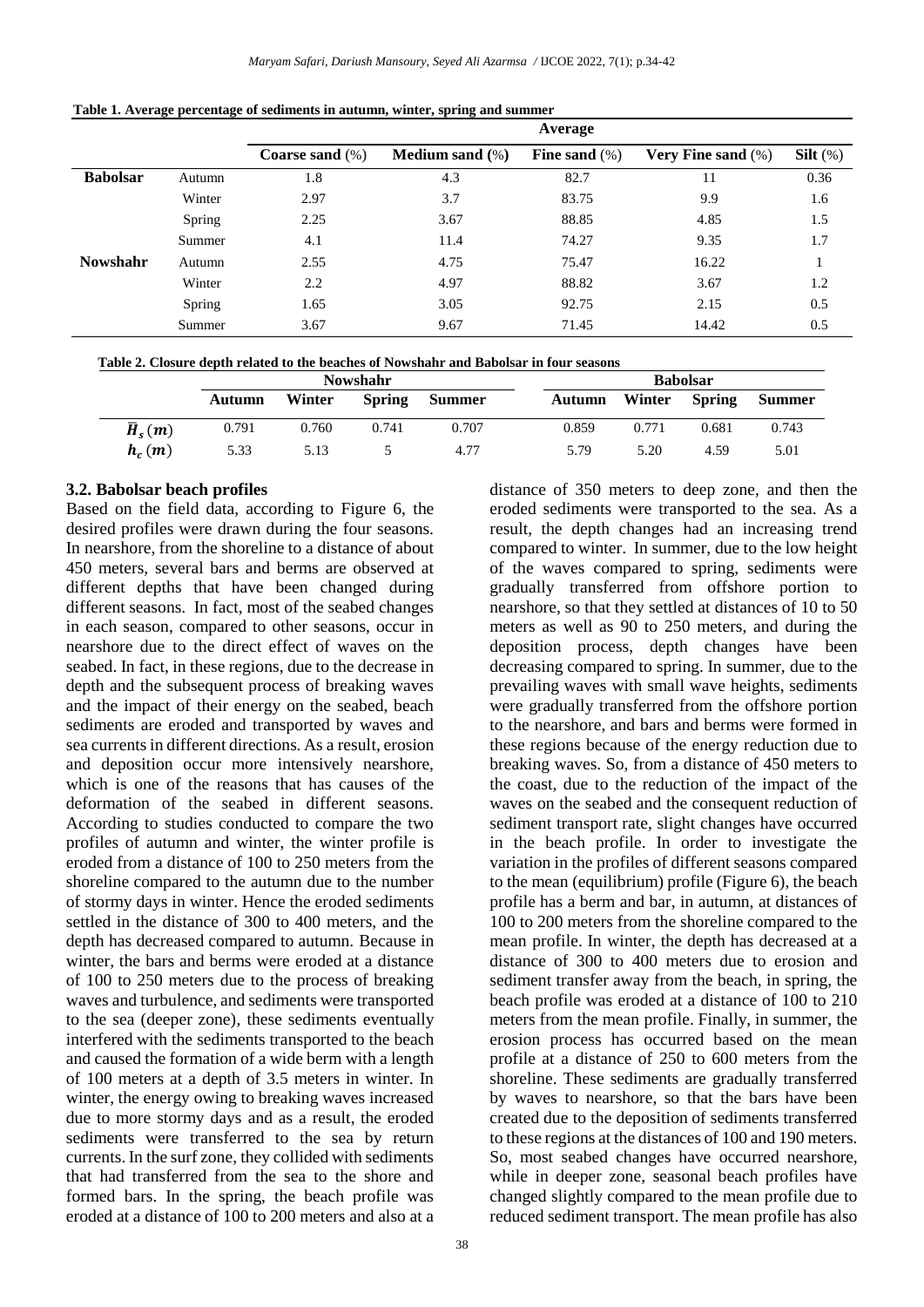a berm at a distance of 30 to 60 meters at a depth of 0.5 meters and the profile slope equal to 0.018 at a distance of 60 to 150 meters and a bar at a distance of 200 meters.



#### **3-3 Nowshahr beach profile**

Based on the depth measurements performed during the study period (Figure 7), a 100-meter-wide berm was observed at a distance of 400 to 500 meters from the shoreline. Most of the seabed changes occurred in the form of bars and berm movement at a distance of 100 to 550 meters from the shoreline in the depth range of 1 to 5 meters, due to the effect of waves on the seabed in this region. In considering the changes of the bed in different seasons, in winter, the process of breaking the wave has occurred more intensively nearshore and sediments have transferred to the beach due to stormy conditions and increasing wave height. The depth increased due to the erosion of sediments compared to autumn at a distance of 180 to 250 and 390 to 510 meters. Finally, these eroded sediments settled at distances away from the beach. In spring, compared to winter, the depth has increased from the shoreline to a distance of 250 meters owing to erosion and transfer of sediments to the beach. In summer, the sediments gradually transferred from the deep zone to nearshore due to the decrease in the average significant wave height compared to spring, so that they settled from the shoreline to a distance of 170 m, and the depth changes have had decreasing trend compared to the spring. Also, a bar has been formed at a distance of 250 meters due to deposition. The profiles almost overlap from a distance of about 550 m to the deep zone during the four seasons, which indicates a reduction in the impact of the waves on the seabed and from there, a reduction in the erosion and deposition process. Then, the seabed changes were examined in relation to the mean profile, which was the result of transfer and displacement of sediments during different seasons. In autumn, the depth has decreased compared to the mean profile up to 120 meters from the shore, and also due to the bar created at a distance of 200 meters. In winter, the beach profile

is eroded from a distance of 50 to 120 meters from the shoreline, compared to the mean profile, and the eroded sediments are moved to a deeper zone. However, in summer, the depth has decreased at a distance of 150 meters from the shoreline compared to the mean profile, due to the sediment transfer to nearshore. The mean profile from the shoreline to a distance of 150 meters has the profile slope of 0.014 and a berm at a distance of 190 to 210 meters from the shoreline. The mean profile slope at a distance of 290 to 400 meters is equal to 0.011. There is also a berm 150 meters long at a distance of 400 to 550 meters from the shoreline. Changes in sea level in different seasons has been another factor in changes in seabed. Measurements recorded by Theodolite mapping camera, used record shoreline changes, show shoreline movement is affected by changes in sea level. According to the results obtained in Babolsar and Nowshahr in autumn, due to the decrease in river inflows, a period of decreasing sea level was observed. In winter it remains at the same level with slight changes. Subsequently, because of the increase in the inflow of rivers including the Volga into the Caspian Sea, the increase in sea level began in early spring and has decreased in late summer. Therefore, it can be said that in addition to sea waves and currents, changes in water level have also played an important role in the movement of sediments and consequently changes in the seabed. By calculating the profile slope during the four seasons in the studied area (Figure 8), the profile slope of Babolsar (eastern areas) is less than Nowshahr (western areas). This was related to factors such as grain size and the intensity of the sea currents. As can be observed in Table 2, the median diameter of the bed sediment particles decreased from west to east, which was due to the increase in the percentage of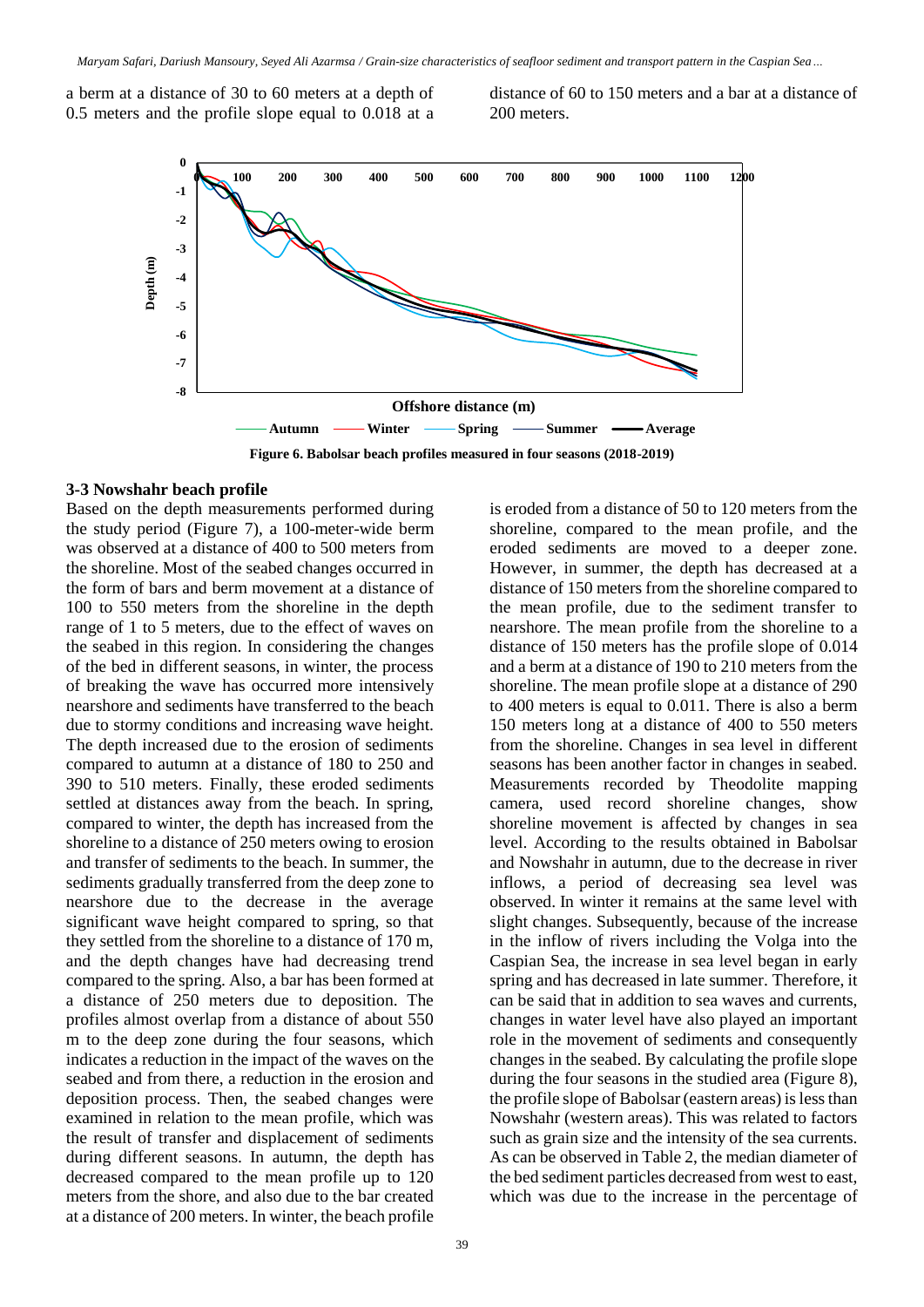fine-grained sediments in the eastern regions compared to the western regions.



**Figure 7. Nowshahr beach profiles measured in four seasons (2018-2019)**

In fact, due to the weakening of sea currents in the west to east direction, finer sediments are transported by sea currents, so that their percentage has increased in the eastern regions. As a result, due to the existence of weak sea currents and fine-grained sediments, the possibility of deposition has increased in Babolsar more than Nowshahr, following which the profile slope has decreased.



#### **4. Conclusion**

Changes in beach profile shape occur as a result of changing wave conditions, which can be due to a single storm of unusual magnitude, or seasonal changes in repeated storm intensity. According to the results, the maximum change in the beach profile during different seasons have occurred in nearshore. So that the most changes in the seabed in Babolsar and Nowshahr have been observed at distances of about 450 and 550 meters from the coastline, respectively. In nearshore, following the process of breaking the waves due to the decrease in depth, the energy caused by breaking waves was transferred to the body of water, which eventually caused turbulence in these regions. Also, the process of erosion and deposition more intensely occurred during the seasons in the

the closure depth, and the seabed, due to the minimal impact of the waves on the seabed, has not changed much from this depth to the offshore. The bed profiles of Babolsar and Nowshahr were compared with the results of other studies, including a study conducted by Ataei et al. (2014) in the Caspian Sea. Due to the topography and slope of the seabed, the beach profile had a good compatibility in the eastern regions with the Babolsar profile in the present study. Several bars and berms had been seen at a distance of about 450 meters from the shoreline, and in the depth between 0.5 to 5 meters. In fact, most of the seabed changes occurred up to a distance of about 450 meters from the shoreline, and Babolsar seabed had not changed much over years from this distance to the deep zone. But the Nowshahr beach profile was different in comparison to the Tonekabon seabed in the western regions, due to its wide berm in the bed. By studying the type and percentage of bed sediments in Babolsar and Nowshahr, fine sand has the highest amount with an average of 82.39% and 82.12%, respectively. According to the studies conducted in the two study areas, from nearshore to far offshore, the percentage of fine sediments has increased. In Babolsar (Nowshahr), at a depth of 0.5 meters, very fine sand was 5.25% (7.15%) and silt to 0% (0.10%), and with increasing depth to 5 meters, the very fine sand and silt are 14.30% (11.53%) and 2.5% (1.35%), respectively. In fact, sea currents returning to the sea are capable of carrying fine-grained sediments. Therefore, according to the results, the topography and the amount of bed changes due to the process of erosion and deposition during the seasons are different in the two study areas. This is related to various factors such as grain size and bed slope. According to studies, the median diameter

nearshore than in the offshore portion. In fact, most of the sediment movement and transfer takes place up to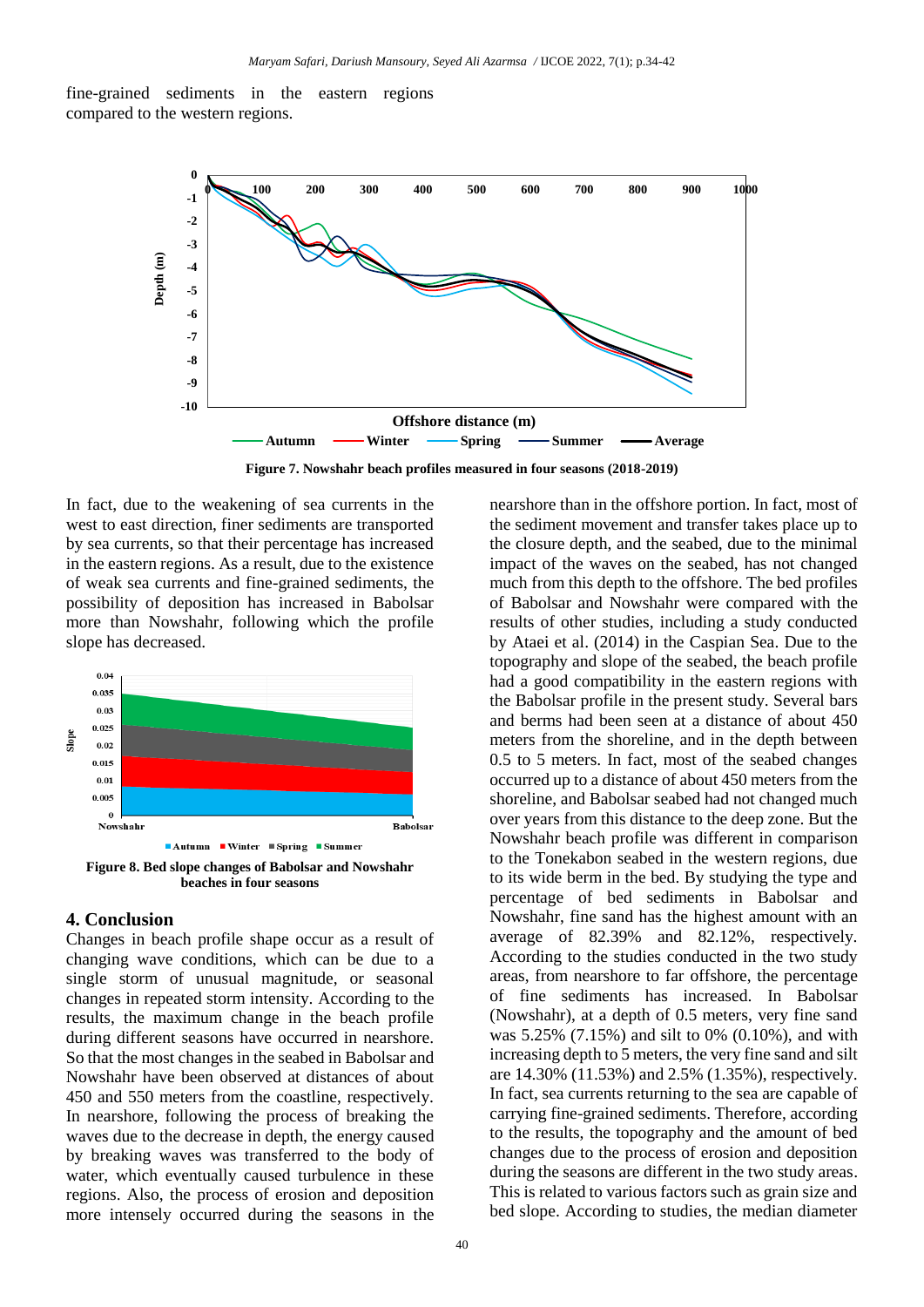of sediments in the eastern regions has decreased compared to the western regions. This indicates the transfer of Caspian Sea sediments from west to east. In fact, in the western regions, due to strong sea currents and relatively coarse-grained sediments from the rivers of western Mazandaran, as well as human activities in those regions, the coasts have sediments with larger diameters than the eastern regions. Finally, finer sediments are transported, due to the weakening of the sea currents in the west to the east, so that their percentage has increased in the eastern regions. Also, the slope of the seabed has decreased in the eastern regions relative to the western regions due to the type and size of sedimentary grains and the effects of flow. Because of the weak flow and fine-grained sediments in the eastern regions, sediments settle and the depth decreases. As a result, the slope of the seabed has decreased in the eastern regions. The mentioned factors have caused differences in the intensity of erosion and sedimentation, followed by differences in the shape of the bed in the two beaches of Babolsar and Nowshahr during different seasons. Furthermore, considering the changes in coastal profiles during different periods, determining an equilibrium profile is important in the long-term study of beach profiles.

### **5. References**

- [1] Dean, R. G. and Dalrymple, R. A., (2004), *Coastal processes with engineering applications,* Cambridge University Press, 489p.
- [2] Pan, Y., Kuang, C., Zhang, J., Chen, Y., Mao, X., Ma, Y., Zhang, Y., Yang, Y., Qiu, R., (2017), *Post nourishment evolution of beach profiles in a lowenergy sandy beach with a submerged berm,* Journal of Waterway, Port, Coastal, and Ocean Engineering, 143(4): 05017001.
- [3] Wilson, K. C., (1966), *Bed-load transport at high shear stress,* Journal of the Hydraulics Division, 92(6): 49-59.
- [4] Watanabe, A., (1982), *Numerical models of nearshore currents and beach deformation,* Coastal Engineering in Japan, 25(1): 147-161.
- [5] Van Rijn, L. C., (1993), *Principles of sediment transport in rivers, estuaries and coastal seas,* Aqua Publications, Amsterdam, 690p.
- [6] Ozkan-Haller, H. T., Brundidge, S., (2007), *Equilibrium beach profile concept for Delaware beaches,* Journal of Waterway, Port, Coastal, and Ocean Engineering, 133(2): 147-160.
- [7] Lopez, I., Aragones, L., Villacampa, Y., (2016), *Analysis and modelling of cross-shore profile of gravel beaches in the province of Alicante,* Ocean Engineering, 118: 173-186.
- [8] Bruun, P., (1954), *Coast erosion and the development of beach profiles,* US Beach Erosion Board.
- [9] Dean, R. G., (1991), *Equilibrium beach profiles: characteristics and applications,* Journal of Coastal Research, 7(1): 53-84.
- [10] Mangor, K., (2001), *Shoreline Management Guidelines,* DHI-Water and Environment, 232p.
- [11] Aragones, L., Serra, J. C., Villacampa, Y., Saval, J. M., Tinoco, H., (2016), *New methodology for describing the equilibrium beach profile applied to the Valencia's beaches,* Geomorphology, 259: 1-11.
- [12] Lopez, I., Aragones, L., Villacampa, Y., Navarro-Gonzalez, F. J., (2018), *Gravel beaches nourishment: Modelling the equilibrium beach profile,* Science of the Total Environment, 619: 772-783.
- [13] Mansoury, D., Sadrinasab, M., (2013), *Investigation of Bottom Sediment Distribution in Noor Marine Area,* Fifth National Conference on Offshore Industries, Sharif University of Technology, Tehran.
- [14] Roradeh, H., Lorestani, Q., Etemadi, F., Valikhani, S., (2013), *Simulation of wave dynamics and sand transfer in the Caspian Sea coasts (Gorgan Bay),* Quantitative geomorphological research, 2(2), p. 1-18.
- [15] Khoshravan, H., Rohanizadeh, S., Malek, J., Nejadgholi, G., (2012), *[Caspian Sea southern](https://jesphys.ut.ac.ir/article_23598.html?lang=en)  [coasts zoning on the basis of sedimentary](https://jesphys.ut.ac.ir/article_23598.html?lang=en)  [morphodynamical indicators,](https://jesphys.ut.ac.ir/article_23598.html?lang=en)* Earth and Space Physics, 37(3): 1-15.
- [16] Boggs, S. r., (2005), *Principles of sedimentology and stratigraphy,* Prentice Hall: New Jersey.
- [17] Ataei, S., Adjami, M., Lashteh Neshaei, M. A., Haghighifar, M., (2014), *Classification of equilibrium beach profile in the Caspian Sea,* International Geoinformatics Research and Development Journal, 6: 8-18.
- [18] Voropaev, G. V., (1986), *The Caspian Sea; hydrology and hydrochemistry,* Moscow, Nauka, 262p.
- [19] Lahijani, H., (1997), *Riverine Sediments and stability of Iranian coast of the Caspian Sea,* PhD Thesis, Russian Academy of Science, 120 p.
- [20] Rychagov, G. I., (1997), *Holocene oscillations of the Caspian Sea and forecasts based on paleogeographical reconstructions,* Quaternary International, 41(42): 167-172.
- [21] Leroy, S. A. G., Marret, F., Gibert, E., Chalié, F., Reyss, J. L., Arpe, K., (2007), *River inflow and salinity changes in the Caspian Sea during the last 5500 years.* Quaternary Science Reviews, 26(25-28): 3359-3383.
- [22] Zereshkian, S., and Mansoury, D., 2020. *Evaluation of ocean thermal energy for supplying the electric power of offshore oil and gas platforms,* Journal of the Earth and Space Physics, Vol. 46, No. 2, 331-345.